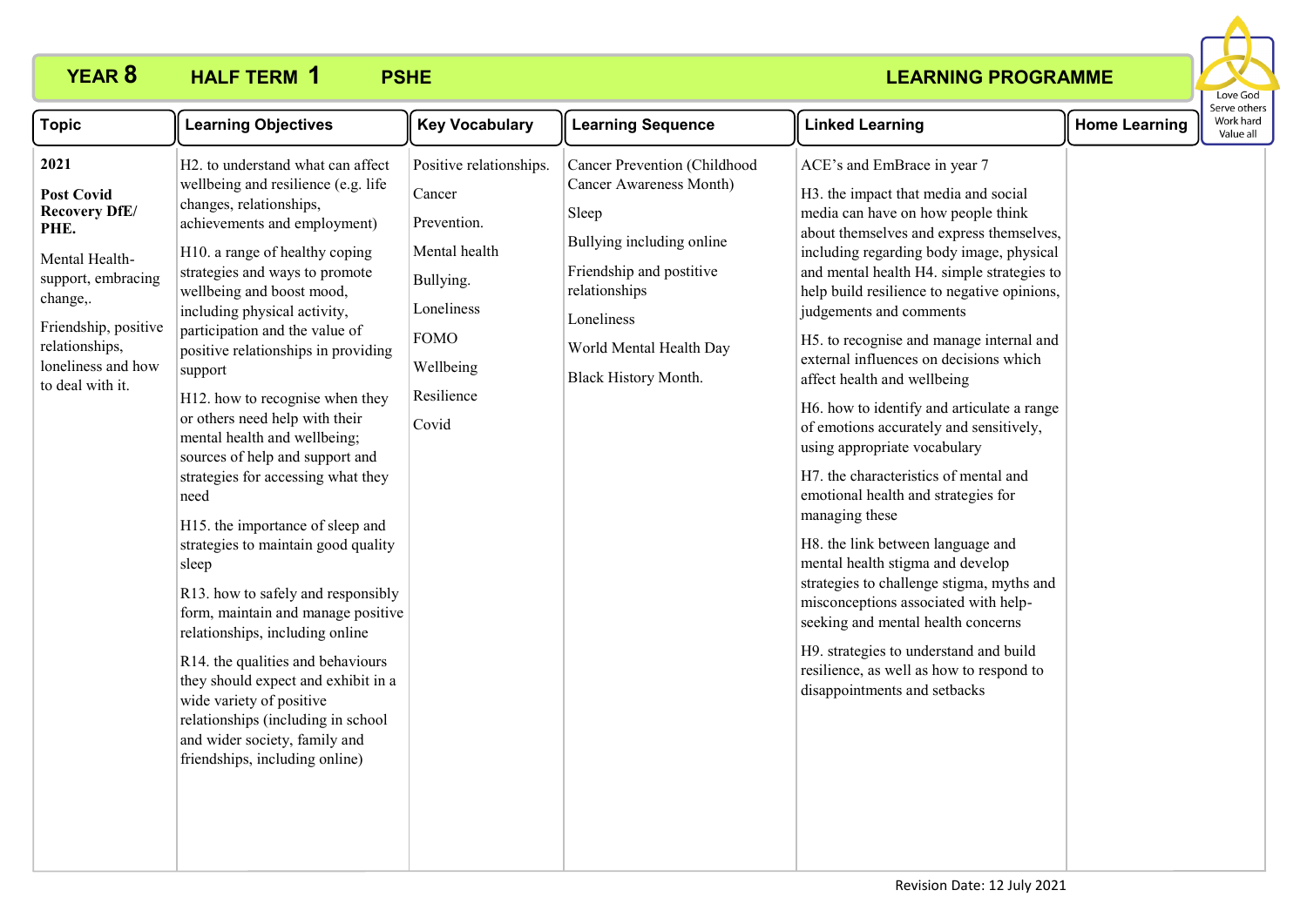#### **LEARNING PROGRAMME**

Love God

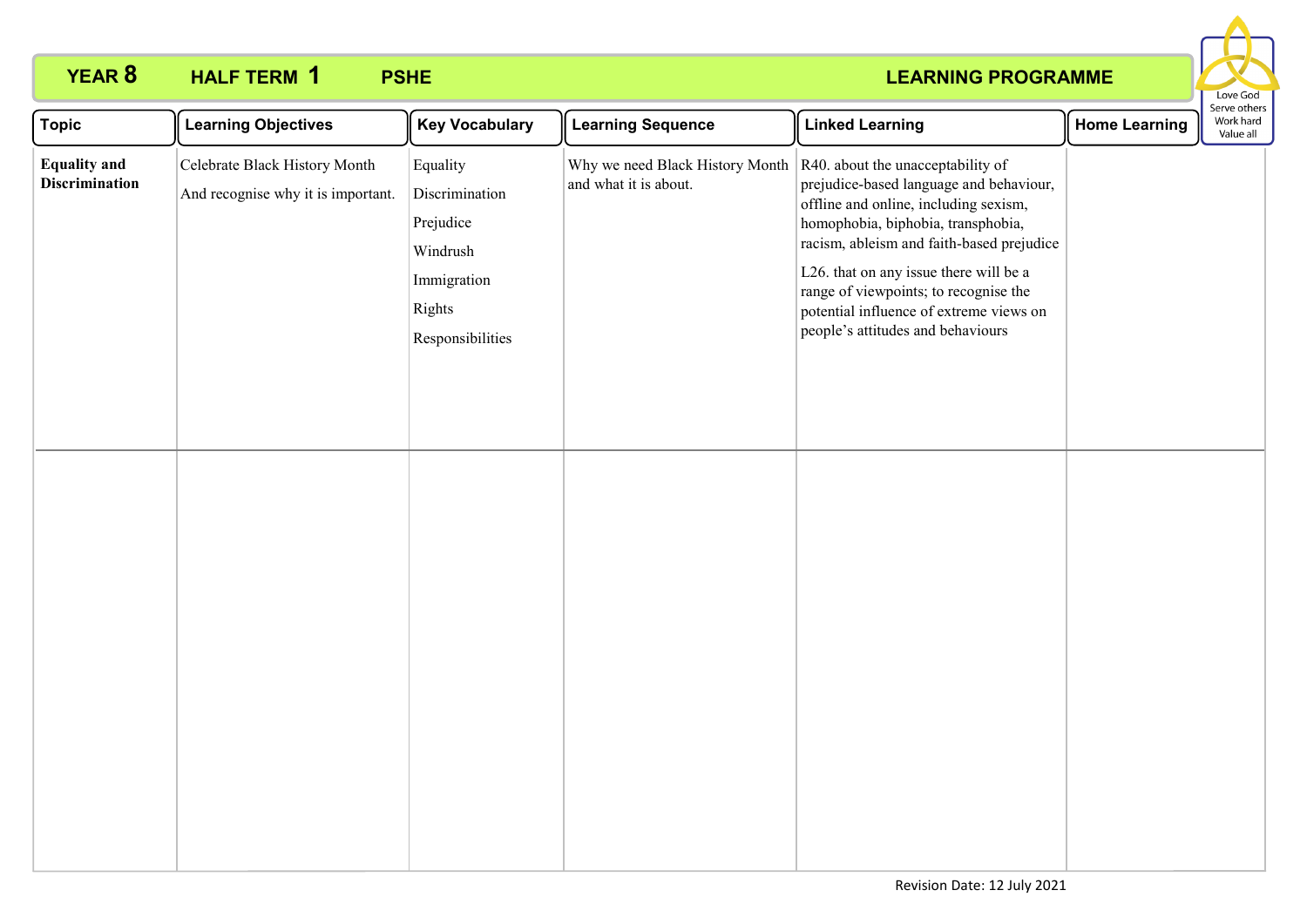

| <b>Topic</b>                            | <b>Learning Objectives</b>                                                                                                                                                                                                                                                                               | <b>Key Vocabulary</b>                                                                                                           | <b>Learning Sequence</b>                                       | <b>Linked Learning</b>                                                                                                                                                                                                                                                                                                                                                                                                                                                                                                                                                                                     | <b>Home Learning</b> | Serve others<br>Work hard<br>Value all |
|-----------------------------------------|----------------------------------------------------------------------------------------------------------------------------------------------------------------------------------------------------------------------------------------------------------------------------------------------------------|---------------------------------------------------------------------------------------------------------------------------------|----------------------------------------------------------------|------------------------------------------------------------------------------------------------------------------------------------------------------------------------------------------------------------------------------------------------------------------------------------------------------------------------------------------------------------------------------------------------------------------------------------------------------------------------------------------------------------------------------------------------------------------------------------------------------------|----------------------|----------------------------------------|
| <b>Online Safety</b>                    | Over this half term pupils will look<br>at online safety including online<br>bullying and sharing images.<br>They will continue to look at how<br>they can improve their chances of<br>success at school.<br>This is in line with the statutory<br>PSHE Programme of Study listed<br>in Linked Learning. | Internet<br>Social Networks<br>Healthy online<br>relationships<br>Sexting                                                       |                                                                | H30. how to identify risk and manage<br>personal safety in increasingly<br>independent situations, including online                                                                                                                                                                                                                                                                                                                                                                                                                                                                                        |                      |                                        |
| <b>Information</b><br><b>Technology</b> | Understand how data is collected.<br>Understand the impact of<br>mismanaged data.<br>Protecting yourself online.                                                                                                                                                                                         | Personal data<br>Safe Use<br>Risk<br>Images<br>Support<br>Report<br>Criminality<br>Protection<br>Privacy<br>Personal<br>Sharing | How to stay safe and private online.                           | L24. to understand how the way people<br>present themselves online can have<br>positive and negative impacts on them<br>L25. to make informed decisions about<br>whether different media and digital<br>content are appropriate to view and<br>develop the skills to act on them<br>L26. that on any issue there will be a<br>range of viewpoints; to recognise the<br>potential influence of extreme views on<br>people's attitudes and behaviours<br>L27. to respond appropriately when<br>things go wrong online, including<br>confidently accessing support, reporting<br>to authorities and platforms |                      |                                        |
| <b>Mindfulness</b>                      | Develop strategies to overcome<br>unhelpful thoughts and worries.<br>These worries can be caused by<br>online and offline influences.                                                                                                                                                                    | Mindfulness<br>Reflect                                                                                                          | Managing unhelpful thoughts<br>The worry tree<br>FOMO and JOMO |                                                                                                                                                                                                                                                                                                                                                                                                                                                                                                                                                                                                            |                      |                                        |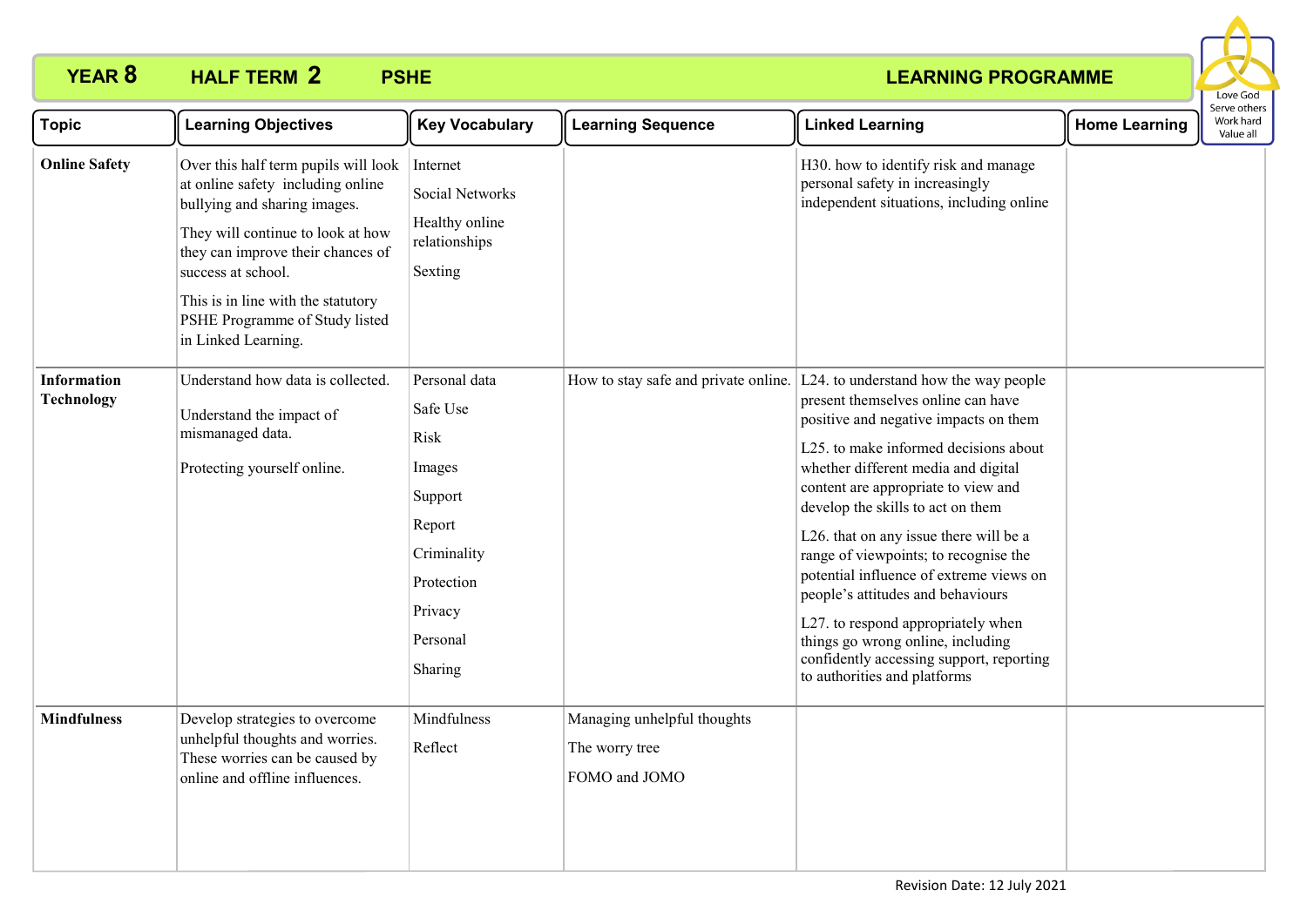

| <b>Topic</b>                                  | <b>Learning Objectives</b>                                                                                                                                                                        | <b>Key Vocabulary</b>                                                                      | <b>Learning Sequence</b>   | <b>Linked Learning</b>                                                                                                                                                                                                                                                                                                                                                                                                                                                                                                                                                                                                                                                                                                                                                                                                                           | <b>Home Learning</b> | Serve others<br>Work hard<br>Value all |
|-----------------------------------------------|---------------------------------------------------------------------------------------------------------------------------------------------------------------------------------------------------|--------------------------------------------------------------------------------------------|----------------------------|--------------------------------------------------------------------------------------------------------------------------------------------------------------------------------------------------------------------------------------------------------------------------------------------------------------------------------------------------------------------------------------------------------------------------------------------------------------------------------------------------------------------------------------------------------------------------------------------------------------------------------------------------------------------------------------------------------------------------------------------------------------------------------------------------------------------------------------------------|----------------------|----------------------------------------|
| Anti-bullying<br>including cyber<br>bullying. | Sign of bullying.<br>The rles people play in bullying.<br>What to do about it.<br>The focus of this lesson in anti-<br>bullying week will change<br>according to the national theme<br>each year. | Personal data<br>Safe Use                                                                  | Anti-bullying week lessons | R38. to recognise bullying, and its<br>impact, in all its forms; the skills and<br>strategies to manage being targeted or<br>witnessing others being bullied<br>R42. to recognise peer influence and to<br>develop strategies for managing it,<br>including online                                                                                                                                                                                                                                                                                                                                                                                                                                                                                                                                                                               |                      |                                        |
| Personal<br><b>Boundaries and</b><br>Privacy  | Unhealthy relationships.<br>Recognising the signs of coersion                                                                                                                                     | Privacy<br>Images<br>Support<br>Report<br>Criminality<br>Protection<br>Personal<br>Sharing | Sharing media and sexting  | L25. to make informed decisions about<br>whether different media and digital<br>content are appropriate to view and<br>develop the skills to act on them<br>L27. to respond appropriately when<br>things go wrong online, including<br>confidently accessing support, reporting<br>to authorities and platforms<br>R19. basic techniques for resisting<br>pressure to do something they don't want<br>to do and which may make them unsafe<br>R20. what to do if they feel unsafe or<br>worried for themselves or others; who to<br>ask for help and vocabulary to use when<br>asking for help; importance of keeping<br>trying until they are heard<br>R29. the impact of sharing sexual images<br>of others without consent<br>R30. how to manage any request or<br>pressure to share an image of themselves<br>or others, and how to get help |                      |                                        |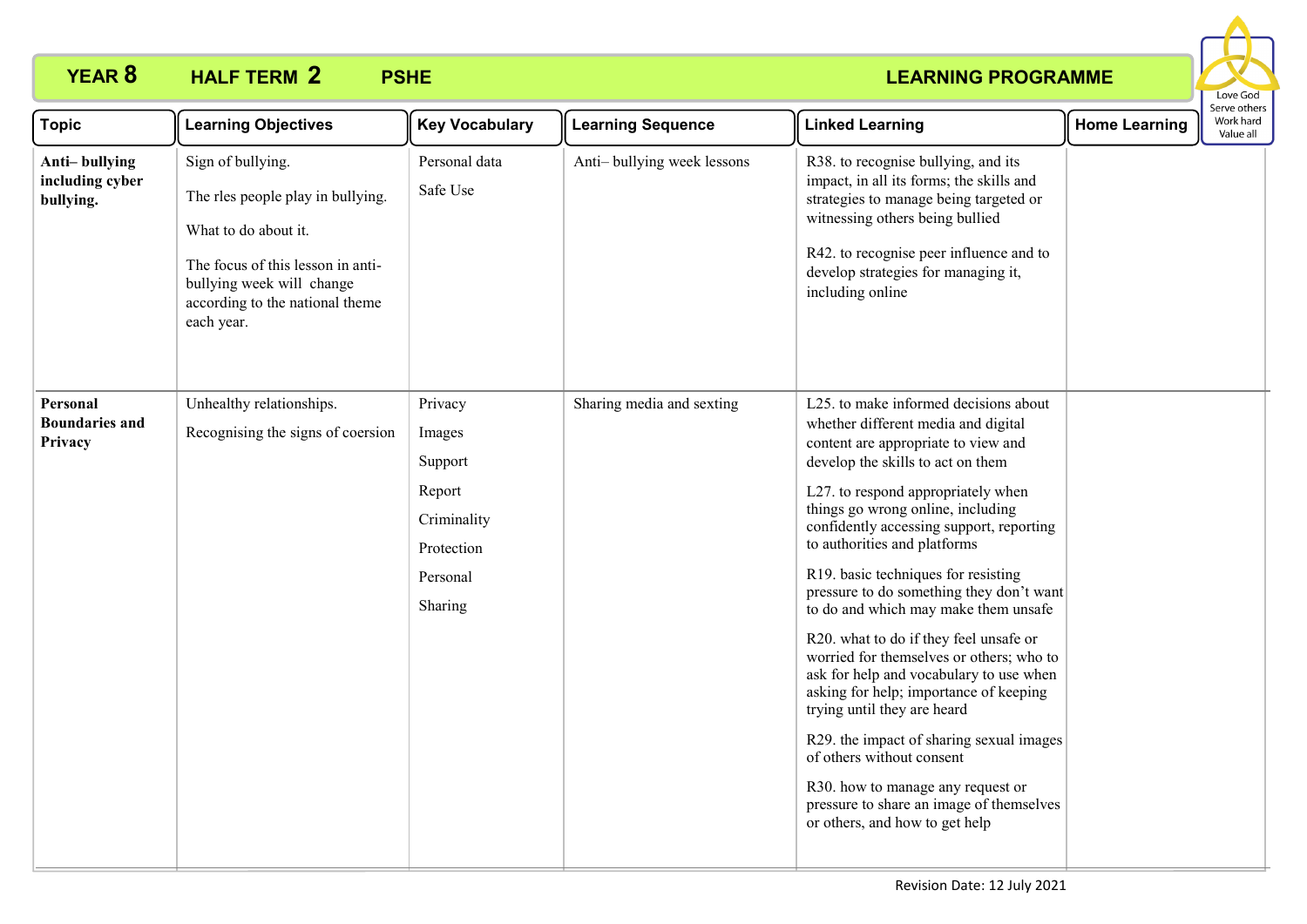

| <b>Topic</b>        | <b>Learning Objectives</b>                                                                                                                    | <b>Key Vocabulary</b>                                                                      | <b>Learning Sequence</b>                                                                                                                                                                        | <b>Linked Learning</b>                                                                                                                                                                                                                                                                                                                                                                                                                                                                                                                                                                                             | <b>Home Learning</b> | בו אב התוכו ז<br>Work hard<br>Value all |  |
|---------------------|-----------------------------------------------------------------------------------------------------------------------------------------------|--------------------------------------------------------------------------------------------|-------------------------------------------------------------------------------------------------------------------------------------------------------------------------------------------------|--------------------------------------------------------------------------------------------------------------------------------------------------------------------------------------------------------------------------------------------------------------------------------------------------------------------------------------------------------------------------------------------------------------------------------------------------------------------------------------------------------------------------------------------------------------------------------------------------------------------|----------------------|-----------------------------------------|--|
| <b>Social Media</b> | Advantages of social media and the<br>internet.<br>How social media can affect your<br>wellbeing.                                             | Engagement<br>Audience                                                                     | How Social Media and wellbeing<br>Are linked                                                                                                                                                    | L22. the benefits and positive use of<br>social media, including how it can offer<br>opportunities to engage with a wide<br>variety of views on different issues<br>L24. to understand how the way people<br>present themselves online can have<br>positive and negative impacts on them<br>L25. to make informed decisions about<br>whether different media and digital<br>content are appropriate to view and<br>develop the skiL<br>23. to recognise the importance of<br>seeking a variety of perspectives on<br>issues and ways of assessing the evidence<br>which supports those views lls to act on<br>them |                      |                                         |  |
| Democracy           | Law and Human Rights<br>Take part in Make your Mark<br>Youth Parliament<br>Discuss why people might<br>prioritise certain issues over others. | Democracy<br>Vote<br>Vocabulary relating to<br>social, global and<br>environmental issues. | What is Democracy?<br>Highlighting and discussing wwhat<br>is important to young people and<br>why.<br>Develop a sense that we don't need<br>to be bystanders. We can do<br>something about it. | L23. to recognise the importance of<br>seeking a variety of perspectives on<br>issues and ways of assessing the evidence<br>which supports those views                                                                                                                                                                                                                                                                                                                                                                                                                                                             |                      |                                         |  |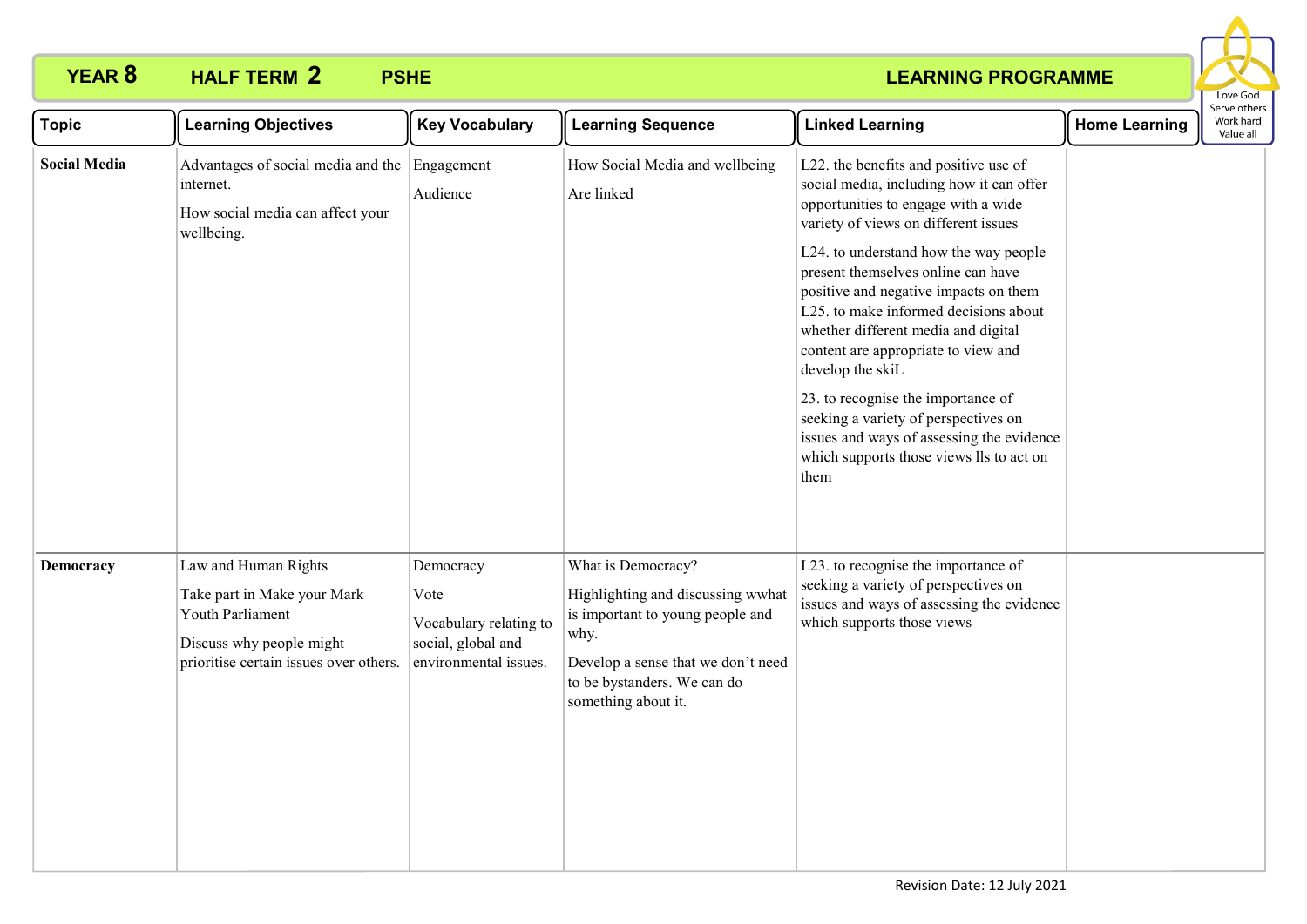

| <b>Topic</b>                         | <b>Learning Objectives</b>                                                                                                                                                                    | <b>Key Vocabulary</b>                                                                     | <b>Learning Sequence</b>                                                                                                                                                                            | <b>Linked Learning</b>                                                                                                                                                                                                                                                                                                                                                      | <b>Home Learning</b> | Serve others<br>Work hard<br>Value all |
|--------------------------------------|-----------------------------------------------------------------------------------------------------------------------------------------------------------------------------------------------|-------------------------------------------------------------------------------------------|-----------------------------------------------------------------------------------------------------------------------------------------------------------------------------------------------------|-----------------------------------------------------------------------------------------------------------------------------------------------------------------------------------------------------------------------------------------------------------------------------------------------------------------------------------------------------------------------------|----------------------|----------------------------------------|
| <b>British Values</b>                | Understand<br>What the 5 British Values are.<br>Why we have them<br>How to use them in everyday life<br>in our behaviour, expression of<br>opinions and treatment of others<br>Celebrate them | Democracy<br>Rule of Law<br>Individual Liberty<br>Mutual Respect<br>Tolerance<br>Equality | What are British Values?<br>Where do they come from?<br>Why we are fortunate to live in a<br>country with values.<br>How we can apply them when<br>discussing some controversial<br>topical issues. | R40. about the unacceptability of<br>prejudice-based language and behaviour,<br>offline and online, including sexism,<br>homophobia, biphobia, transphobia,<br>racism, ableism and faith-based prejudice<br>L26. that on any issue there will be a<br>range of viewpoints; to recognise the<br>potential influence of extreme views on<br>people's attitudes and behaviours |                      |                                        |
| Challenging<br><b>Discrimination</b> | Understand the consequences of<br>discriminatory language and<br>behaviour.<br>Accept and respect that your view<br>point is not the only one.                                                | Stereotyping<br><b>Bullying</b><br>Discrimination                                         | Applying British and Catholic<br>values to discussions and opinion<br>forming.                                                                                                                      | British Values/ Equality Act<br>R40. about the unacceptability of<br>prejudice-based language and behaviour,<br>offline and online, including sexism,<br>homophobia, biphobia, transphobia,<br>racism, ableism and faith-based prejudice                                                                                                                                    |                      |                                        |
| <b>Target Setting</b>                | Review progress this term.<br>Set SMART targets for the<br>following term.                                                                                                                    |                                                                                           | Use data/ written reports to review<br>progress.<br>Review what makes a good target.<br>Set three targets.                                                                                          | L2. to review their strengths, interests,<br>skills, qualities and values and how to<br>develop them<br>L3. to set realistic yet ambitious targets<br>and goals<br>L6. the importance and benefits of being<br>a lifelong learner                                                                                                                                           |                      |                                        |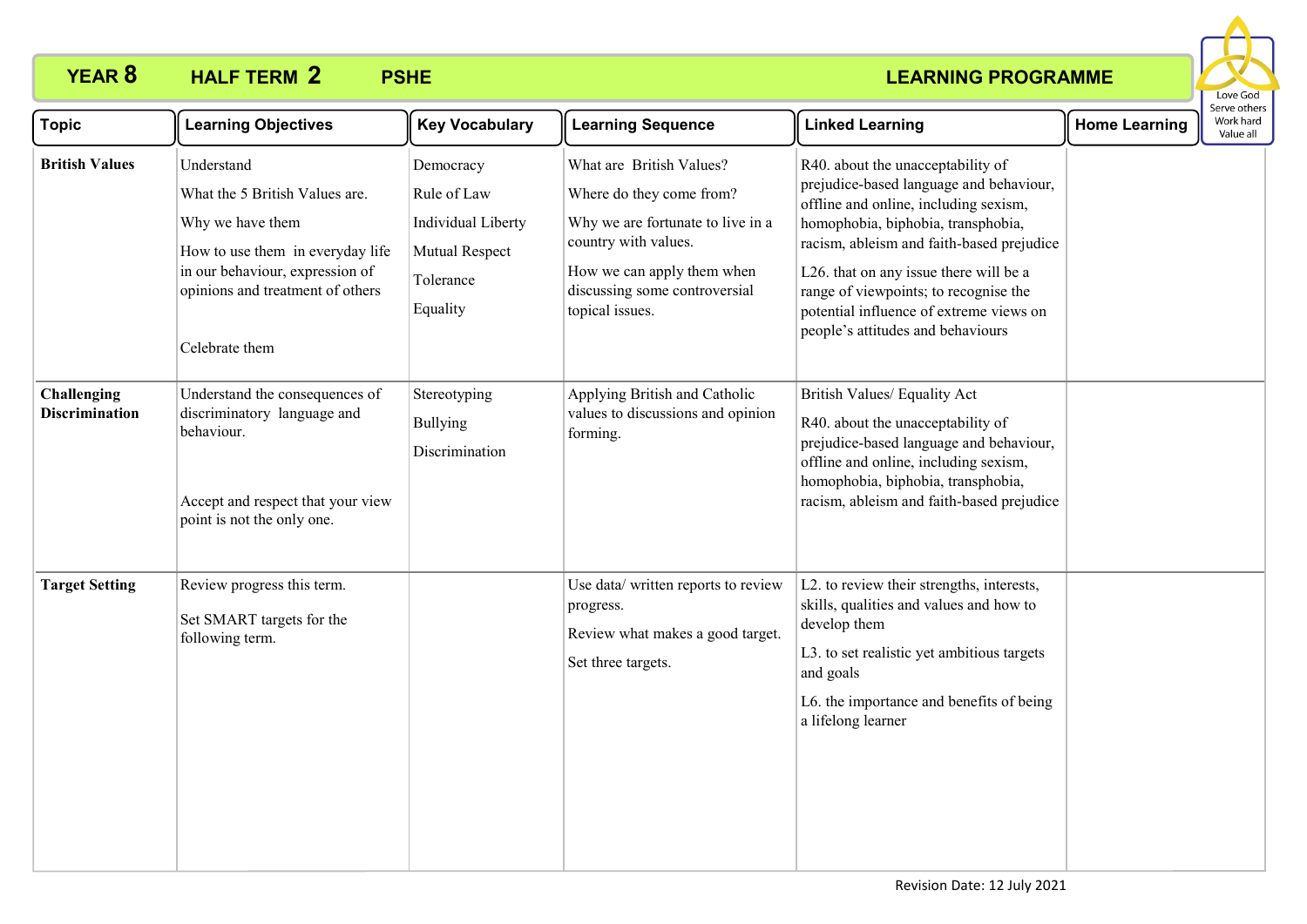

| <b>Topic</b>                          | <b>Learning Objectives</b>                                                                                                                                                   | <b>Key Vocabulary</b>                                         | <b>Learning Sequence</b>                                                                                                                                                     | <b>Linked Learning</b>                                                                                                                                                                                                                                                                                                                                                                                                                                                | <b>Home Learning</b> | Serve others<br>Work hard<br>Value all |
|---------------------------------------|------------------------------------------------------------------------------------------------------------------------------------------------------------------------------|---------------------------------------------------------------|------------------------------------------------------------------------------------------------------------------------------------------------------------------------------|-----------------------------------------------------------------------------------------------------------------------------------------------------------------------------------------------------------------------------------------------------------------------------------------------------------------------------------------------------------------------------------------------------------------------------------------------------------------------|----------------------|----------------------------------------|
| Emotional &<br><b>Physical Health</b> | Over this half term pupils will look<br>at their emotional and physical<br>health and factors affecting it.<br>This is in line with the statutory<br>PSHE Programme of Study | Success<br>Health                                             | Health, exercise and sleep<br>Healthy eating<br>Dental Hygiene<br>Superbugs<br>Vaccines                                                                                      | Health Year 7                                                                                                                                                                                                                                                                                                                                                                                                                                                         |                      |                                        |
| Health, Exercise<br>and Sleep         | Links between mental health and<br>physical health.<br>Understand the benefits of a<br>healthy lifestyle.<br>Understand what being healthy<br>involves.                      | Health<br>Sleep<br>Deprivation<br>Concentration<br>Adrenaline | ACE's recap<br>Effects of stress on the brain and<br>body<br>Healthy and unhealthy activities-<br>balance.<br>The benefits of a healthy lifestyle<br>on all aspects of life. | Health Education KS1,2 and Year 7<br>H13. the importance of, and strategies<br>for, maintaining a balance between<br>school, work, leisure, exercise, and online<br>activities<br>H14. the benefits of physical activity and<br>exercise for physical and mental health<br>and wellbeing<br>H15. the importance of sleep and<br>strategies to maintain good quality sleep<br>H16. to recognise and manage what<br>influences their choices about physical<br>activity |                      |                                        |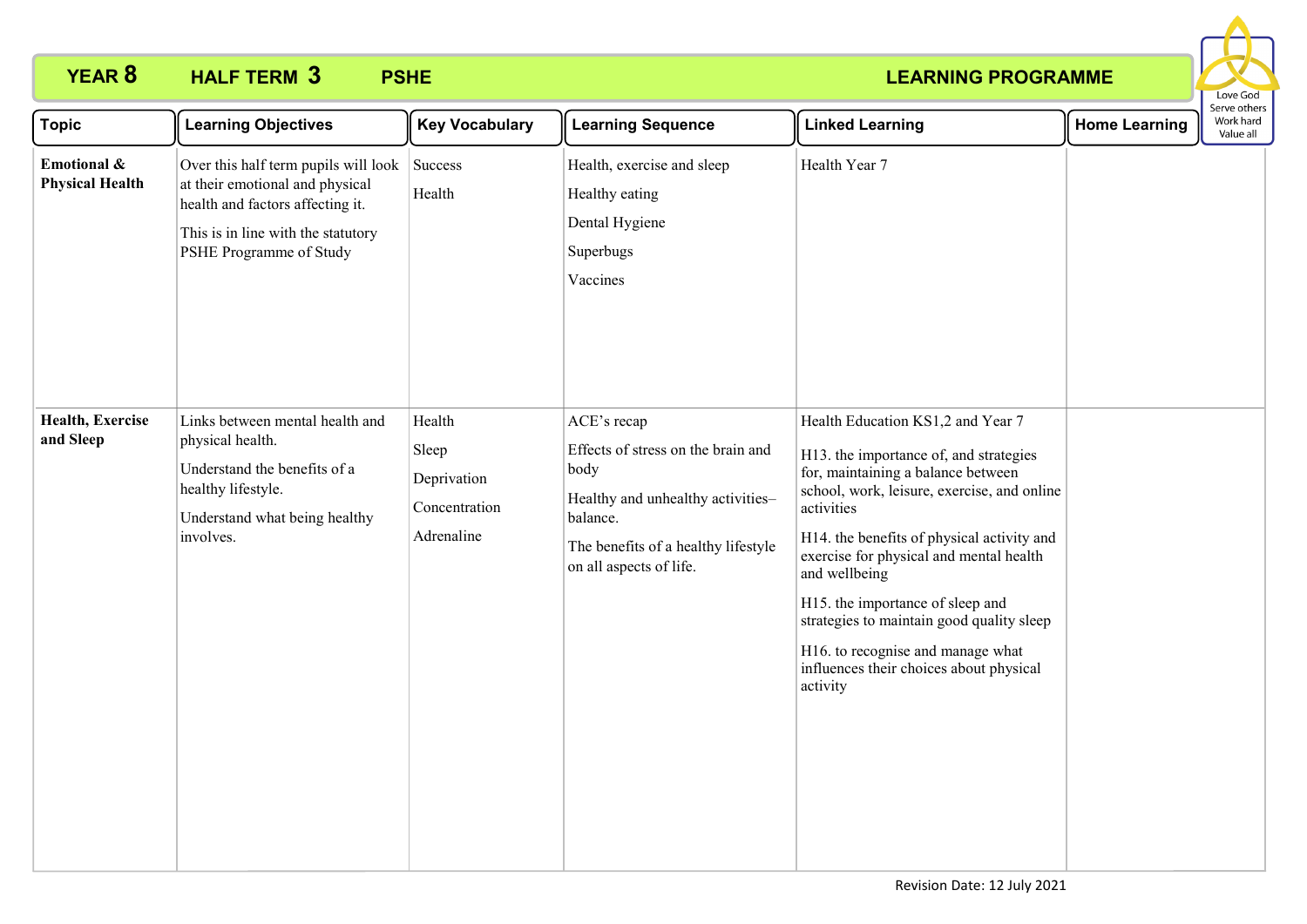

| <b>Topic</b>                                                         | <b>Learning Objectives</b>                                                                                                                                                                                                                                                                                                   | <b>Key Vocabulary</b>                                                        | <b>Learning Sequence</b>                                                                                                                                             | <b>Linked Learning</b>                                                                                                                                                                                                                                      | <b>Home Learning</b> | serve others<br>Work hard<br>Value all |  |
|----------------------------------------------------------------------|------------------------------------------------------------------------------------------------------------------------------------------------------------------------------------------------------------------------------------------------------------------------------------------------------------------------------|------------------------------------------------------------------------------|----------------------------------------------------------------------------------------------------------------------------------------------------------------------|-------------------------------------------------------------------------------------------------------------------------------------------------------------------------------------------------------------------------------------------------------------|----------------------|----------------------------------------|--|
| <b>Healthy Eating and</b><br><b>Health Risks from</b><br>a poor diet | Understand the role of a balanced<br>diet as part of a healthy lifestyle<br>and the impact of unhealthy food<br>choices<br>Be aware of what might influence<br>decisions about eating a balanced<br>diet and develop strategies to<br>manage eating choices                                                                  | Health<br>Dental Health<br>Cancer<br>Obesity<br>Balance                      | Defining healthy and unhealthy<br>food and drink.<br>Making the right choice.<br>Factors affecting what you eat eg<br>economic and how to manage this.               | Health Education Year 7<br>H17. the role of a balanced diet as part of<br>a healthy lifestyle and the impact of<br>unhealthy food choices<br>H18. what might influence decisions<br>about eating a balanced diet and<br>strategies to manage eating choices |                      |                                        |  |
| Dental hygiene                                                       | Understand the importance of<br>dental hygiene and looking after<br>you teeth.                                                                                                                                                                                                                                               | Dental<br>Plaque<br>Dentist                                                  | Why it is important to look after<br>your teeth.<br>How to access a dentist if you don't<br>have one.                                                                | H20. strategies for maintaining personal<br>hygiene, including oral health, and<br>prevention of infection<br>Year 7 Health and puberty                                                                                                                     |                      |                                        |  |
| <b>Accessing Health</b><br><b>Services</b>                           | H19. Recognise the importance of<br>taking increased responsibility for<br>their own physical health including<br>dental check-ups, sun safety and<br>self-examination (especially<br>testicular self-examination in late<br>KS3); the purpose of vaccinations<br>offered during adolescence for<br>individuals and society. | Services<br><b>Smoking Cessation</b><br><b>Support Groups</b><br>Counselling | Discussion and information on<br>various sources of support for the<br>issues covered during this half<br>term. This will be ongoing<br>throughout the unit of work. | H21. how to access health services when<br>appropriate                                                                                                                                                                                                      |                      |                                        |  |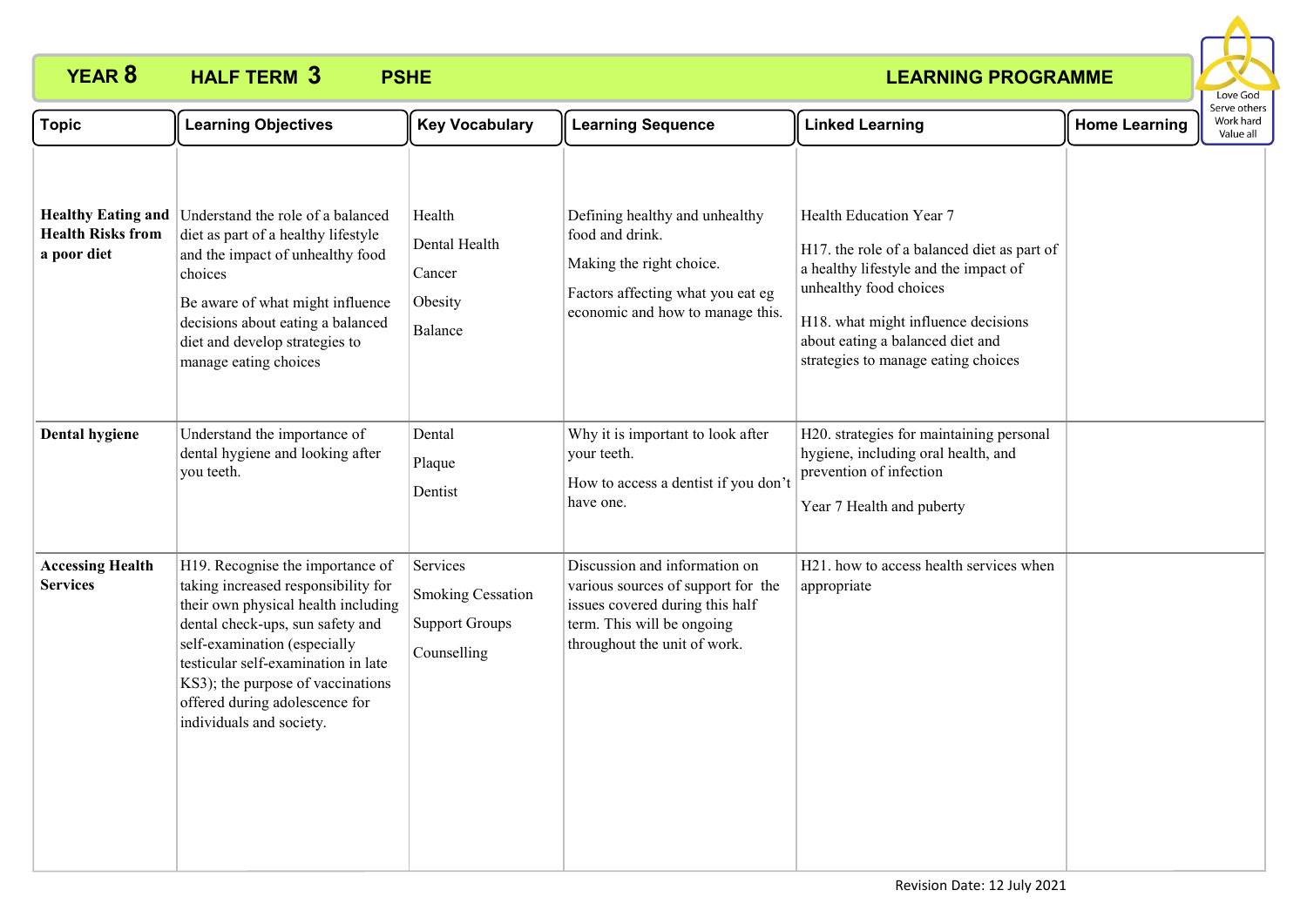

| <b>Topic</b>                                                | <b>Learning Objectives</b>                                                                                                                                                                   | <b>Key Vocabulary</b>                                        | <b>Learning Sequence</b>                     | <b>Linked Learning</b>                                                                                                                                                                                                                                                                                                                                                                                                                                                                                                                                                                                           | <b>Home Learning</b> | בו אב חיוובו:<br>Work hard<br>Value all |
|-------------------------------------------------------------|----------------------------------------------------------------------------------------------------------------------------------------------------------------------------------------------|--------------------------------------------------------------|----------------------------------------------|------------------------------------------------------------------------------------------------------------------------------------------------------------------------------------------------------------------------------------------------------------------------------------------------------------------------------------------------------------------------------------------------------------------------------------------------------------------------------------------------------------------------------------------------------------------------------------------------------------------|----------------------|-----------------------------------------|
| <b>Vaccinations and</b><br>infection<br>management.         | Understand how some illness can<br>be treated with ,antibiotics and<br>others prevented with .vaccines<br>Form an opinion about the<br>importance and necessity of<br>vaccinations.<br>Covid | Superbug<br>Vaccine<br>Anti-vaxxers<br>Hygiene<br>Antibodies | Advantages and disadvantages of<br>vaccines. | H19. the importance of taking increased<br>responsibility for their own physical<br>health including dental check-ups, sun<br>safety and self-examination (especially<br>testicular self-examination in late KS3);<br>the purpose of vaccinations offered<br>during adolescence for individuals and<br>society                                                                                                                                                                                                                                                                                                   |                      |                                         |
| <b>Careers</b><br><b>National</b><br>Apprenticeship<br>Week | Explore future career opportunities                                                                                                                                                          | Apprentice<br>Apprenticeship                                 | National Apprenticeship Week                 | L7. about the options available to them at<br>the end of key stage 3, sources of<br>information, advice and support, and the<br>skills to manage this decision-making<br>process<br>L8. about routes into work, training and<br>other vocational and academic<br>opportunities, and progression routes<br>L11. different types and patterns of work,<br>including employment, self-employment<br>and voluntary work; that everyone has a<br>different pathway through life, education<br>and work<br>L12. about different work roles and<br>career pathways, including clarifying<br>their own early aspirations |                      |                                         |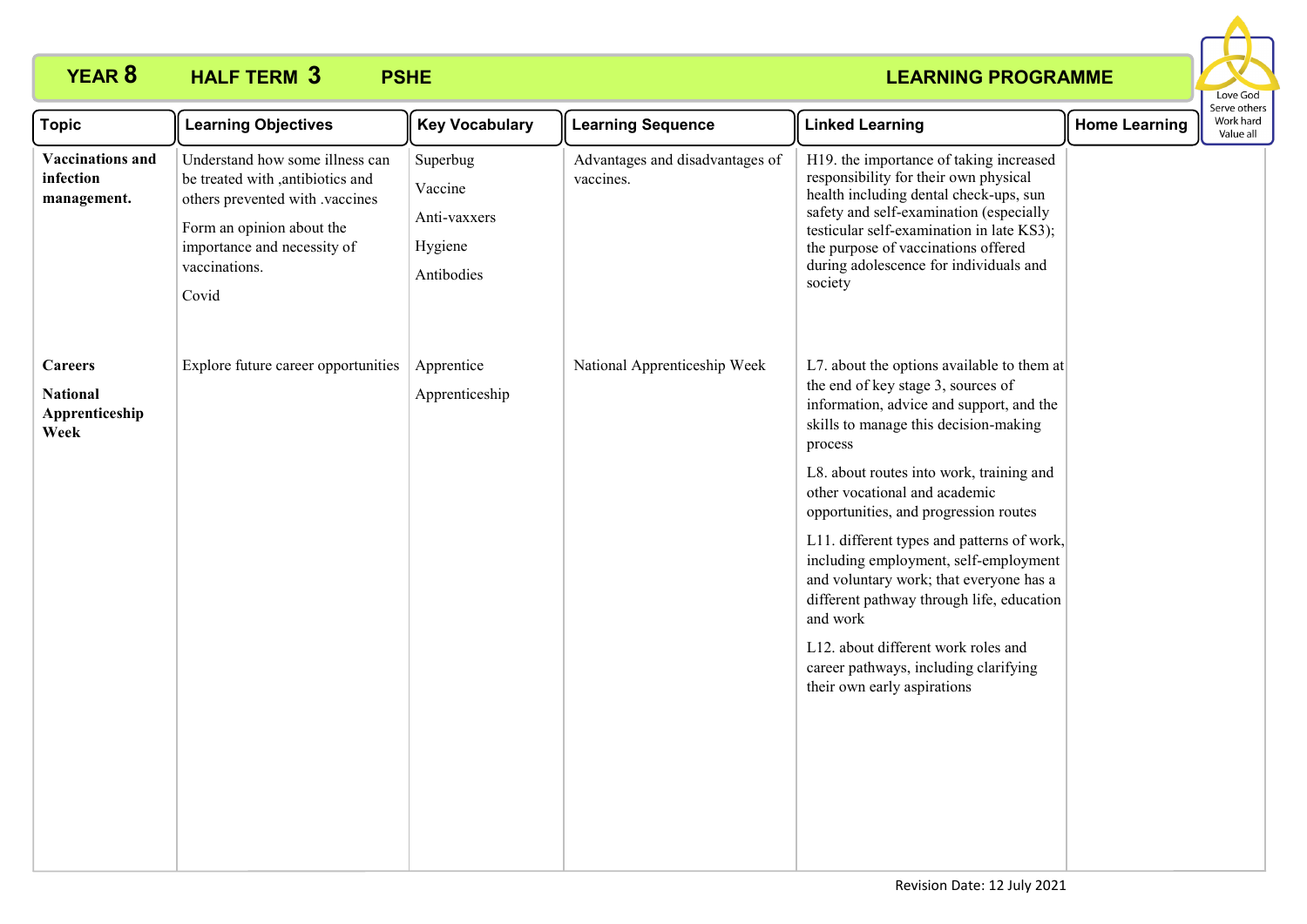

| <b>CAREERS</b><br>Pupils will learn<br>START enrolment<br>L2. to review their strengths, interests,<br>Strategy<br>skills, qualities and values and how to<br><b>National Careers Week &amp;</b><br><b>START</b><br>where to get career's advice<br>Plan<br>develop them L3. to set realistic yet<br>virtual career's fair<br>ambitious targets and goals L4. the skills<br>about kinds of jobs available<br>Identity<br>Types of jobs available<br>and attributes that employers value L5.<br>and<br>Careers<br>the skills and qualities required to engage<br>Stereotyping jobs<br>how to plan for the future<br>in enterprise L6. the importance and<br>Making decisions<br>benefits of being a lifelong learner<br>Making plans for the future<br>L7. about the options available to them at<br>the end of key stage 3, sources of<br>information, advice and support, and the | <b>Topic</b> | <b>Learning Objectives</b> | <b>Key Vocabulary</b> | <b>Learning Sequence</b> | <b>Linked Learning</b>                | <b>Home Learning</b> | Serve othel<br>Work hard<br>Value all |
|------------------------------------------------------------------------------------------------------------------------------------------------------------------------------------------------------------------------------------------------------------------------------------------------------------------------------------------------------------------------------------------------------------------------------------------------------------------------------------------------------------------------------------------------------------------------------------------------------------------------------------------------------------------------------------------------------------------------------------------------------------------------------------------------------------------------------------------------------------------------------------|--------------|----------------------------|-----------------------|--------------------------|---------------------------------------|----------------------|---------------------------------------|
| process<br>L9. the benefits of setting ambitious goals<br>and being open to opportunities in all<br>aspects of life<br>L10. to recognise and challenge<br>stereotypes and family or cultural<br>expectations that may limit aspirations<br>L11. different types and patterns of work,<br>including employment, self-employment<br>and voluntary work; that everyone has a<br>different pathway through life, education<br>and work<br>L12. about different work roles and<br>career pathways, including clarifying<br>their own early aspirations                                                                                                                                                                                                                                                                                                                                  |              |                            |                       |                          | skills to manage this decision-making |                      |                                       |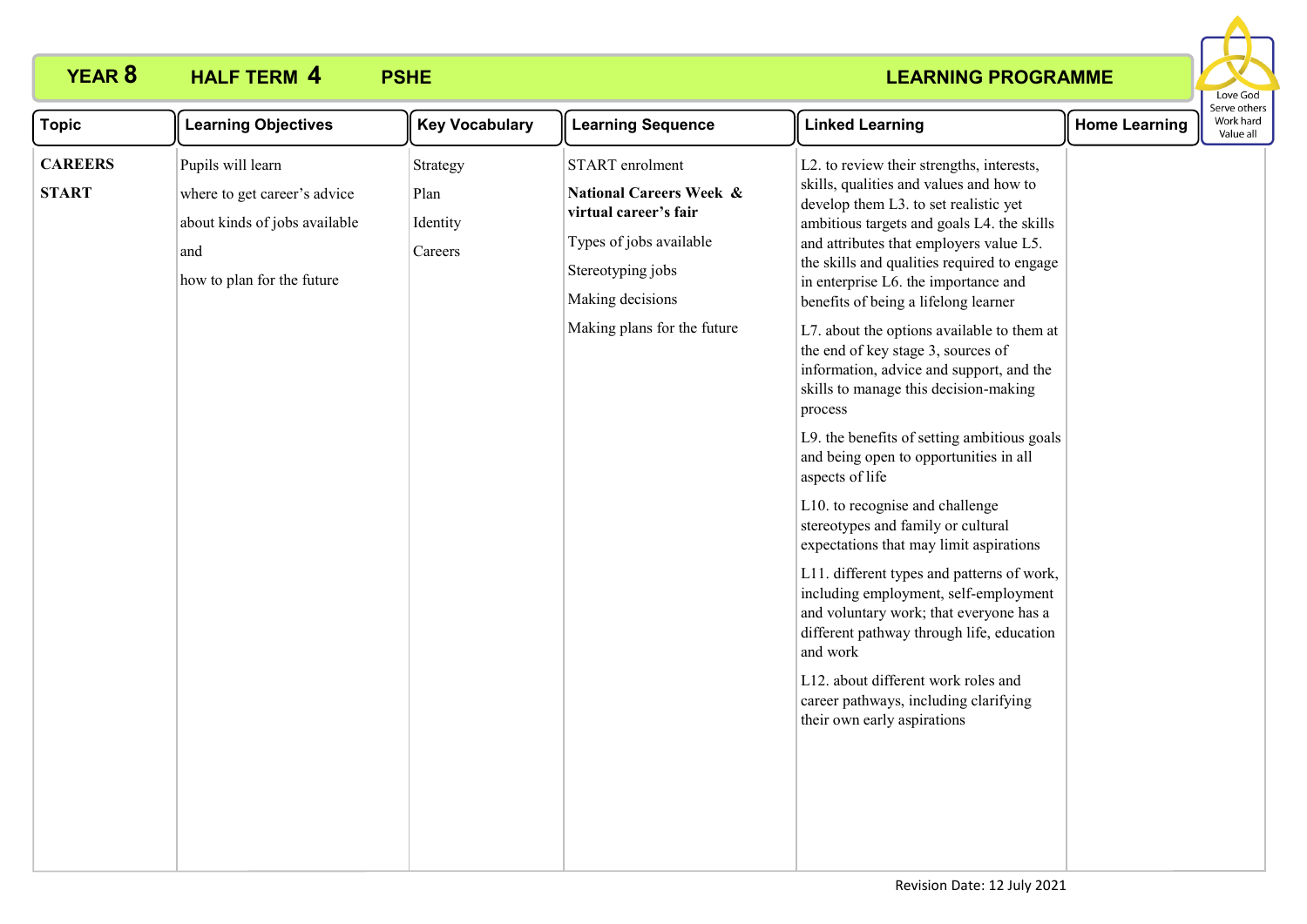

| <b>Topic</b>                                      | <b>Learning Objectives</b>                                                                        | <b>Key Vocabulary</b>     | <b>Learning Sequence</b>                                                                                               | <b>Linked Learning</b>                                                                                                                                                                                                                                                                                                                                            | <b>Home Learning</b> | Serve others<br>Work hard<br>Value all |
|---------------------------------------------------|---------------------------------------------------------------------------------------------------|---------------------------|------------------------------------------------------------------------------------------------------------------------|-------------------------------------------------------------------------------------------------------------------------------------------------------------------------------------------------------------------------------------------------------------------------------------------------------------------------------------------------------------------|----------------------|----------------------------------------|
| <b>Careers</b><br><b>National Careers</b><br>Week | Explore future career opportunities<br>Understand how the labour market   Apprenticeship<br>works | Apprentice<br>Stereoptype | National Apprenticeship Week<br>Changes in the labour market.<br>Jobs available<br>How to plan for your future career. | L3. to set realistic yet ambitious targets<br>and goals<br>L7. about the options available to them at<br>the end of key stage 3, sources of<br>information, advice and support, and the<br>skills to manage this decision-making<br>process<br>L8. about routes into work, training and<br>other vocational and academic<br>opportunities, and progression routes |                      |                                        |
|                                                   |                                                                                                   |                           |                                                                                                                        | L11. different types and patterns of work,<br>including employment, self-employment<br>and voluntary work; that everyone has a<br>different pathway through life, education<br>and work<br>L12. about different work roles and<br>career pathways, including clarifying<br>their own early aspirations                                                            |                      |                                        |
|                                                   |                                                                                                   |                           |                                                                                                                        |                                                                                                                                                                                                                                                                                                                                                                   |                      |                                        |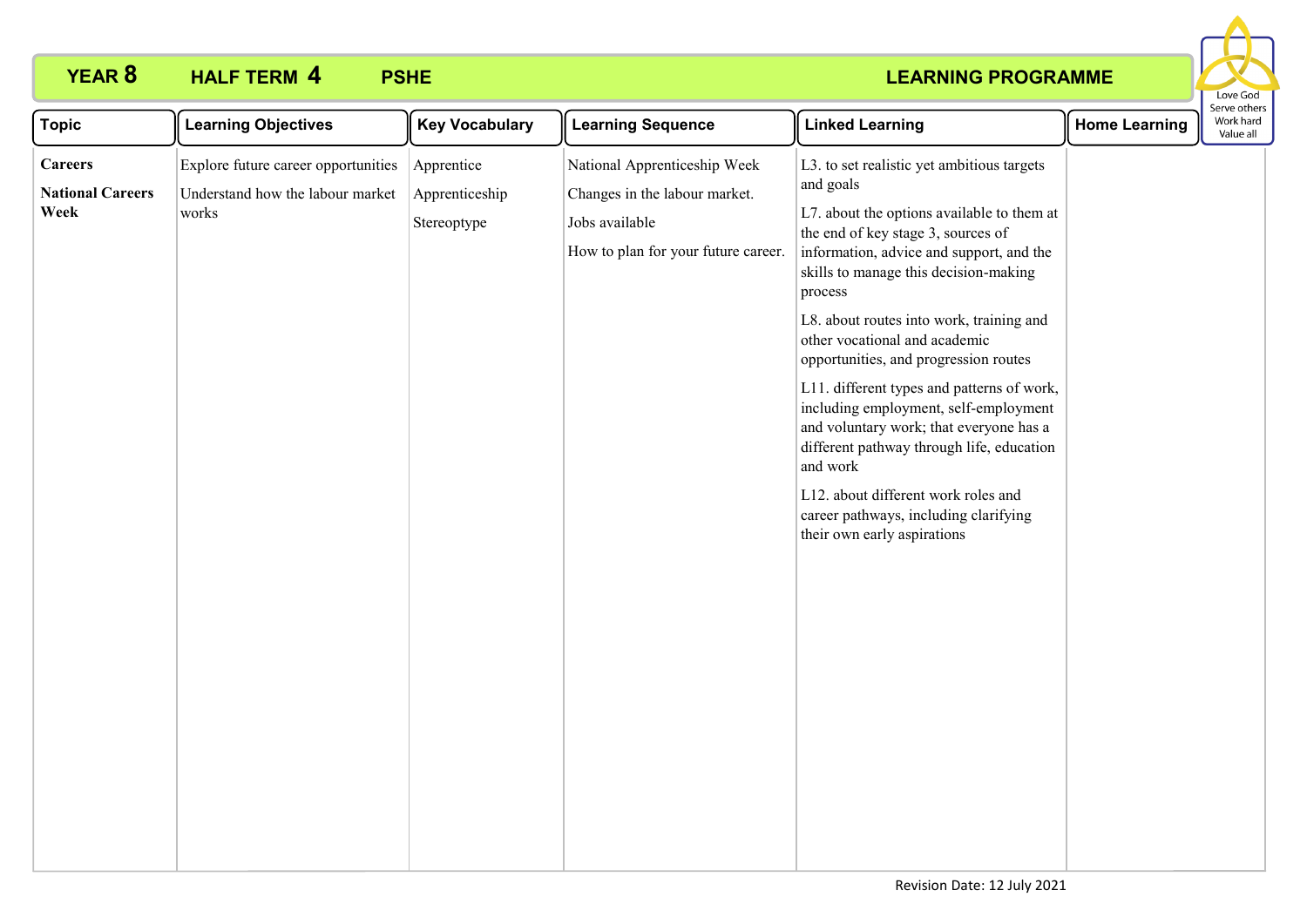

| <b>Topic</b>       | <b>Learning Objectives</b>                                                                                                                      | <b>Key Vocabulary</b> | <b>Learning Sequence</b>        | <b>Linked Learning</b>                                                                                                                                                                                                                                                                                                                                                                                                                                                                                                                                                                                                                                                                                                                                                                                                                                                      | <b>Home Learning</b> | erve others<br>Work hard<br>Value all |
|--------------------|-------------------------------------------------------------------------------------------------------------------------------------------------|-----------------------|---------------------------------|-----------------------------------------------------------------------------------------------------------------------------------------------------------------------------------------------------------------------------------------------------------------------------------------------------------------------------------------------------------------------------------------------------------------------------------------------------------------------------------------------------------------------------------------------------------------------------------------------------------------------------------------------------------------------------------------------------------------------------------------------------------------------------------------------------------------------------------------------------------------------------|----------------------|---------------------------------------|
| <b>Risk Taking</b> | Assess and evaluate risks.<br>Be able to make informed choices<br>Evaluate the possible impact of<br>taking a risk, on yourself & on<br>others. | Risk<br>Safety        | Road Safety<br>Alcohol<br>Drugs | H25. strategies to manage a range of<br>influences on drug, alcohol and tobacco<br>use, including peers<br>H26. information about alcohol, nicotine<br>and other legal and illegal substances,<br>including the short-term and long-term<br>health risks associated with their use<br>H27. the personal and social risks and<br>consequences of substance use and<br>misuse including occasional use<br>H28. the law relating to the supply, use<br>and misuse of legal and illegal substances<br>H29. about the concepts of dependence<br>and addiction including awareness of<br>help to overcome addictions help to<br>overcome addictions<br>H30. how to identify risk and manage<br>personal safety in increasingly<br>independent situations, including online<br>H31. ways of assessing and reducing risk<br>in relation to health, wellbeing and<br>personal safety |                      |                                       |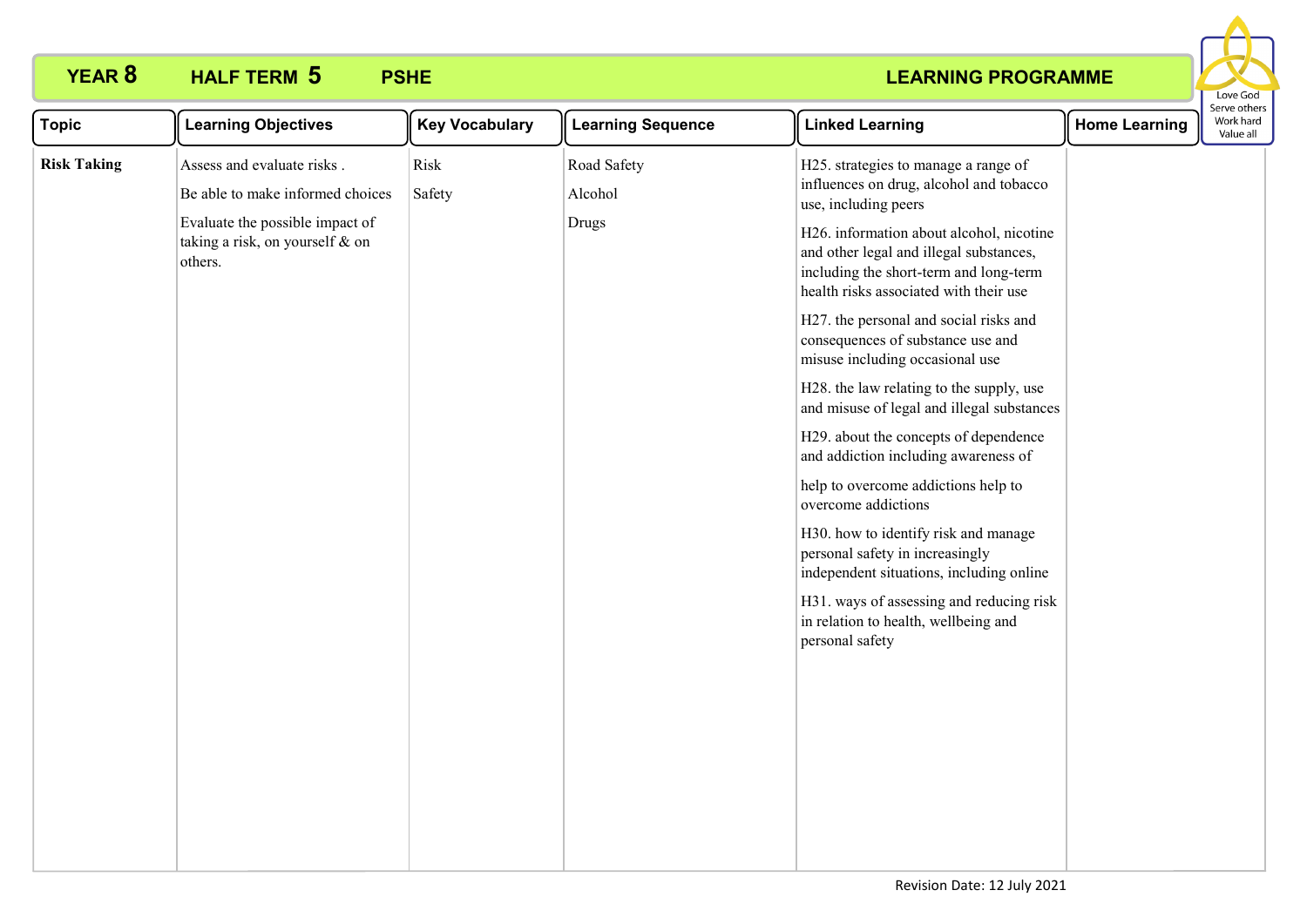

| <b>Topic</b>   | <b>Learning Objectives</b>                                                                                                           | <b>Key Vocabulary</b>                                                         | <b>Learning Sequence</b>                                                 | <b>Linked Learning</b>                                                                                                                                                                                                                                                                                                                                                                                                                                                                                                                                                                                      | <b>Home Learning</b> | : וסנווכו<br>Work hard<br>Value all |
|----------------|--------------------------------------------------------------------------------------------------------------------------------------|-------------------------------------------------------------------------------|--------------------------------------------------------------------------|-------------------------------------------------------------------------------------------------------------------------------------------------------------------------------------------------------------------------------------------------------------------------------------------------------------------------------------------------------------------------------------------------------------------------------------------------------------------------------------------------------------------------------------------------------------------------------------------------------------|----------------------|-------------------------------------|
| <b>Be Kind</b> | Reflect on how name calling could<br>make someone feel.<br>Understand the importance of<br>equality and dignity in the<br>workplace. | Kind<br>Appropriate<br>Acceptable<br>Assault<br>Equality<br>Dignity<br>Impact | The law and name calling/physical<br>assault<br>The impact on the victim | <b>Equality Act 2010</b><br>R38. to recognise bullying, and its<br>impact, in all its forms; the skills and<br>strategies to manage being targeted or<br>witnessing others being bullied<br>R39. the impact of stereotyping,<br>prejudice and discrimination on<br>individuals and relationships<br>R40. about the unacceptability of<br>prejudice-based language and behaviour,<br>offline and online, including sexism,<br>homophobia, biphobia, transphobia,<br>racism, ableism<br>R14. the qualities and behaviours they<br>should expect and exhibit in a wide<br>variety of and faith-based prejudice |                      |                                     |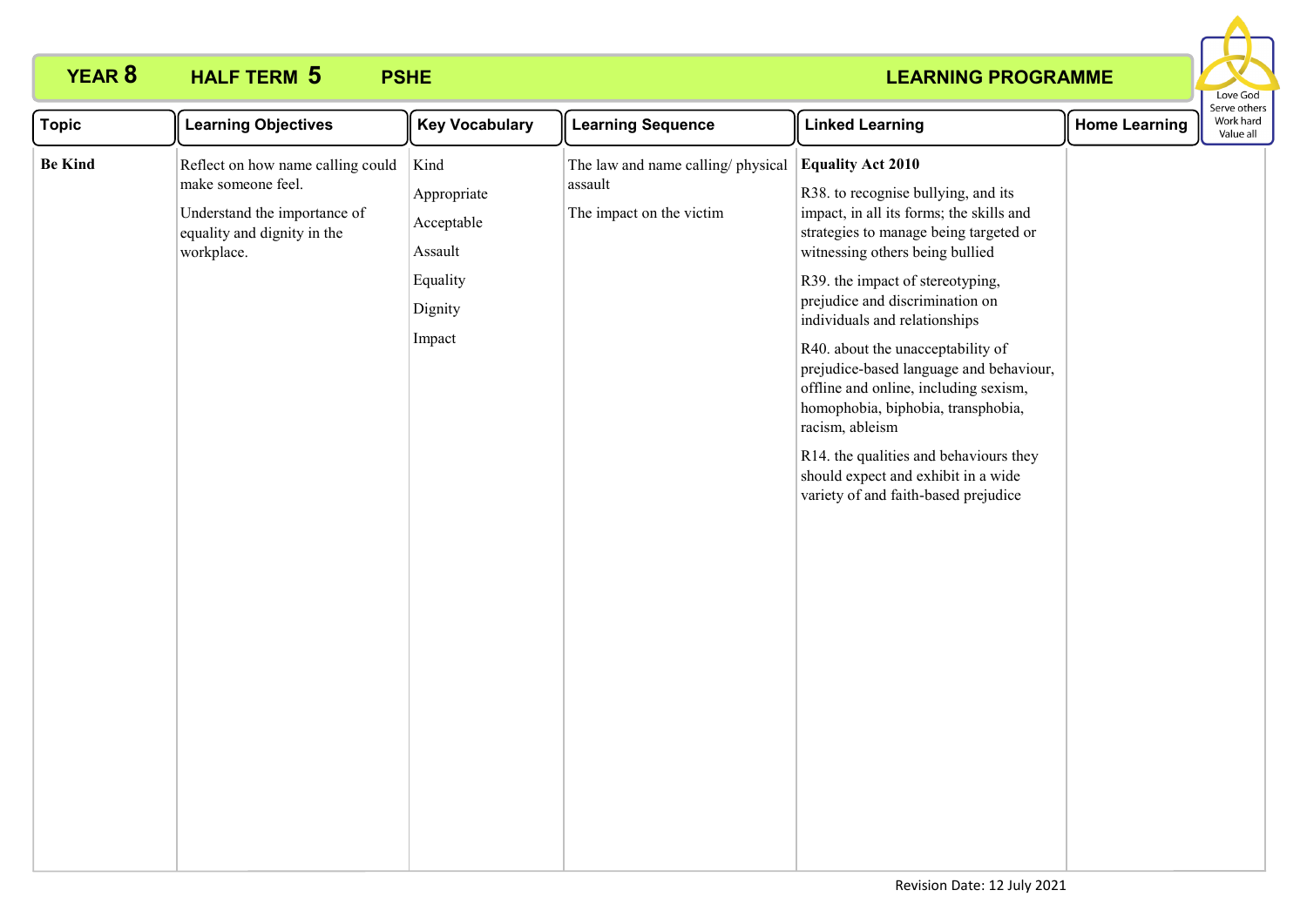

| <b>Topic</b>     | <b>Learning Objectives</b>                                                                                                                                | <b>Key Vocabulary</b>                                                                | <b>Learning Sequence</b>                                              | <b>Linked Learning</b>                                               | <b>Home Learning</b> | Serve otners<br>Work hard<br>Value all |
|------------------|-----------------------------------------------------------------------------------------------------------------------------------------------------------|--------------------------------------------------------------------------------------|-----------------------------------------------------------------------|----------------------------------------------------------------------|----------------------|----------------------------------------|
| <b>First Aid</b> | Recognise the signs of<br>An allergic reaction<br>$\bullet$<br>An asthma attack<br>$\bullet$<br>Understand how to respond<br>appropriately and seek help. | Casualty<br>Allergy<br>Severe<br>Histamine<br>Auto injector<br>Respiratory<br>Inhale | Allergies & severe allergic<br>reactions.<br>Asthma a& asthma attacks | H33. how to get help in an emergency<br>and perform basic first aid, |                      |                                        |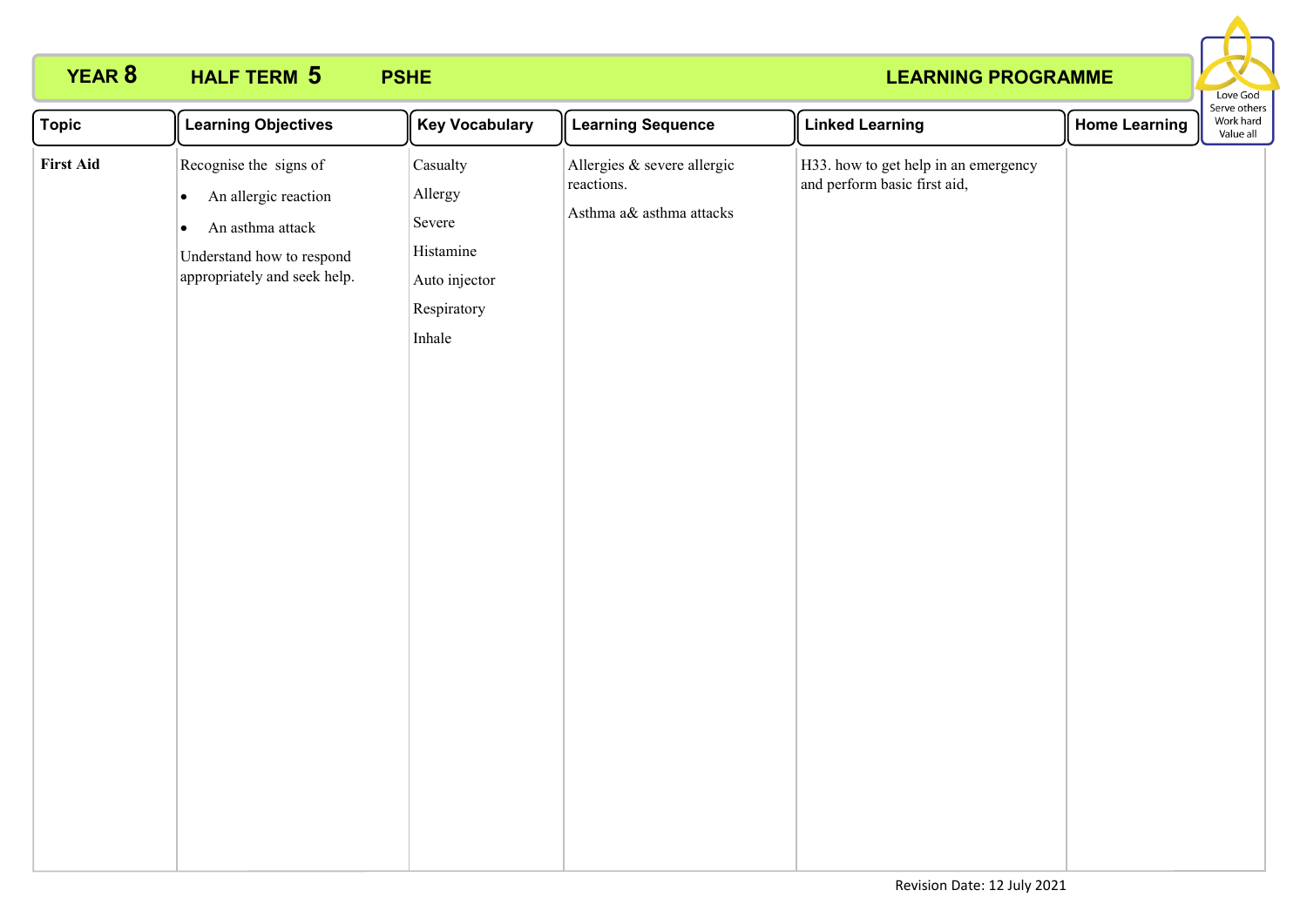

| <b>Topic</b>     | <b>Learning Objectives</b>                                                                            | <b>Key Vocabulary</b>                                                                | <b>Learning Sequence</b>    | <b>Linked Learning</b>                                                                                                                                                                                                                                                                                                                                          | <b>Home Learning</b> | serve other:<br>Work hard<br>Value all |
|------------------|-------------------------------------------------------------------------------------------------------|--------------------------------------------------------------------------------------|-----------------------------|-----------------------------------------------------------------------------------------------------------------------------------------------------------------------------------------------------------------------------------------------------------------------------------------------------------------------------------------------------------------|----------------------|----------------------------------------|
| <b>Diversity</b> | Understand and respect diversity.<br>Offer support and help<br>Know where to get support and<br>help. | Refugee<br>Lesbian<br>Gay                                                            | Refugee Week<br>LGBTQ+ Week | R38. to recognise bullying, and its<br>impact, in all its forms; the skills and<br>strategies to manage being targeted or<br>witnessing others being bullied                                                                                                                                                                                                    |                      |                                        |
|                  |                                                                                                       | Bisexual<br>Transexual<br>Homophobia<br>Transphobia<br>Biphobia<br>Racism<br>Empathy |                             | R39. the impact of stereotyping,<br>prejudice and discrimination on<br>individuals and relationships<br>R40. about the unacceptability of<br>prejudice-based language and behaviour,<br>offline and online, including sexism,<br>homophobia, biphobia, transphobia,<br>racism, ableism and faith-based prejudice<br>R3. about the similarities, differences and |                      |                                        |
|                  |                                                                                                       |                                                                                      |                             | diversity among people of different race,<br>culture, ability, sex, gender identity, age<br>and sexual orientation<br>R4. the difference between biological<br>sex, gender identity and sexual<br>orientation<br>R5. to recognise that sexual attraction and<br>sexuality are diverse                                                                           |                      |                                        |
|                  |                                                                                                       |                                                                                      |                             |                                                                                                                                                                                                                                                                                                                                                                 |                      |                                        |